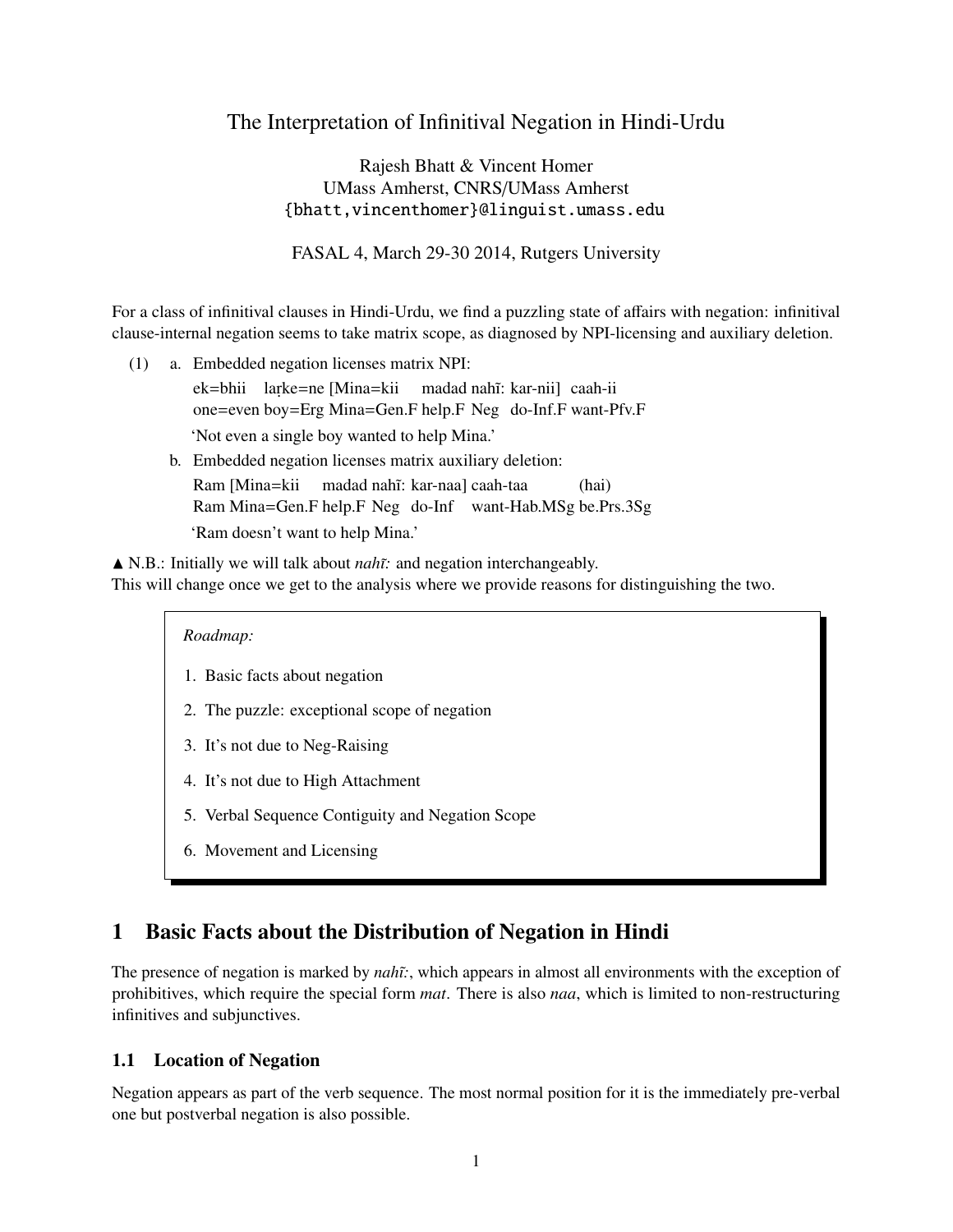(2) a. Neg V Aux: default

Ram=ne seb Ram=Erg apple.M Neg eat-Pfv.MSg be.Pst.MSg nahĩ: khaa-yaa thaa 'Ram had not eaten the apple/apples.'

- b. V Neg Aux: more emphatic, contrastive reading easily available Ram=ne seb Ram-Erg apple.M eat-Pfv.MSg Neg be.Pst.MSg only smell-Pfv.MSg be.Pst.MSg khaa-yaa nahĩ: thaa, (sirf su:ngh-aa thaa) 'Ram hadn't eaten the apple(, he had merely smelled it.)'
- c. V Aux Neg: denial

Ram=ne seb Ram=Erg apple.M eat-Pfv.MSg be.Pst Neg khaa-yaa thaa nahĩ:

'Ram had NOT eaten the apple/apples (I don't know why you are saying that he had. . . ).'

We will stick with the default order for now.

There can be only one negation in a simplex clause. For example the following 'Neg V Neg Aux' order is out/quite odd.

(3) \*Neg V Neg Aux

\*/#Ram=ne seb Ram=Erg apple.M Neg eat-Pfv.MSg Neg be.Pst.MSg nahĩ: khaa-yaa nahĩ: thaa

intended: 'Ram had (not) eaten the apple/apples.'

## 1.2 Auxiliary Deletion

Ordinarily the progressive and habitual participles in Hindi-Urdu require auxiliaries to form complete free-standing clauses. This is in contrast to the perfective participle which can stand on its own.

(4) a. progressive:

Ram seb khaa rahaa Ram apple eat Prog.MSg be.Prs/be.Pst/be.Pst \*(hai/thaa/hogaa)

'Ram is/was/must*epistemic* be eating apples.'

b. habitual:

Ram seb khaa-taa Ram apple eat-Hab.MSg be.Prs/be.Pst/be.Pst \*(hai/thaa/hogaa)

'Ram eats/used to eat/must*epistemic* eat apples.'

However, in the presence of negation, the auxiliary can go missing. The resulting structure is interpreted as having present tense specification.

(5) a. progressive:

Ram seb nahĩ: khaa rahaa Ram apple Neg eat Prog.MSg 'Ram is not eating apples.'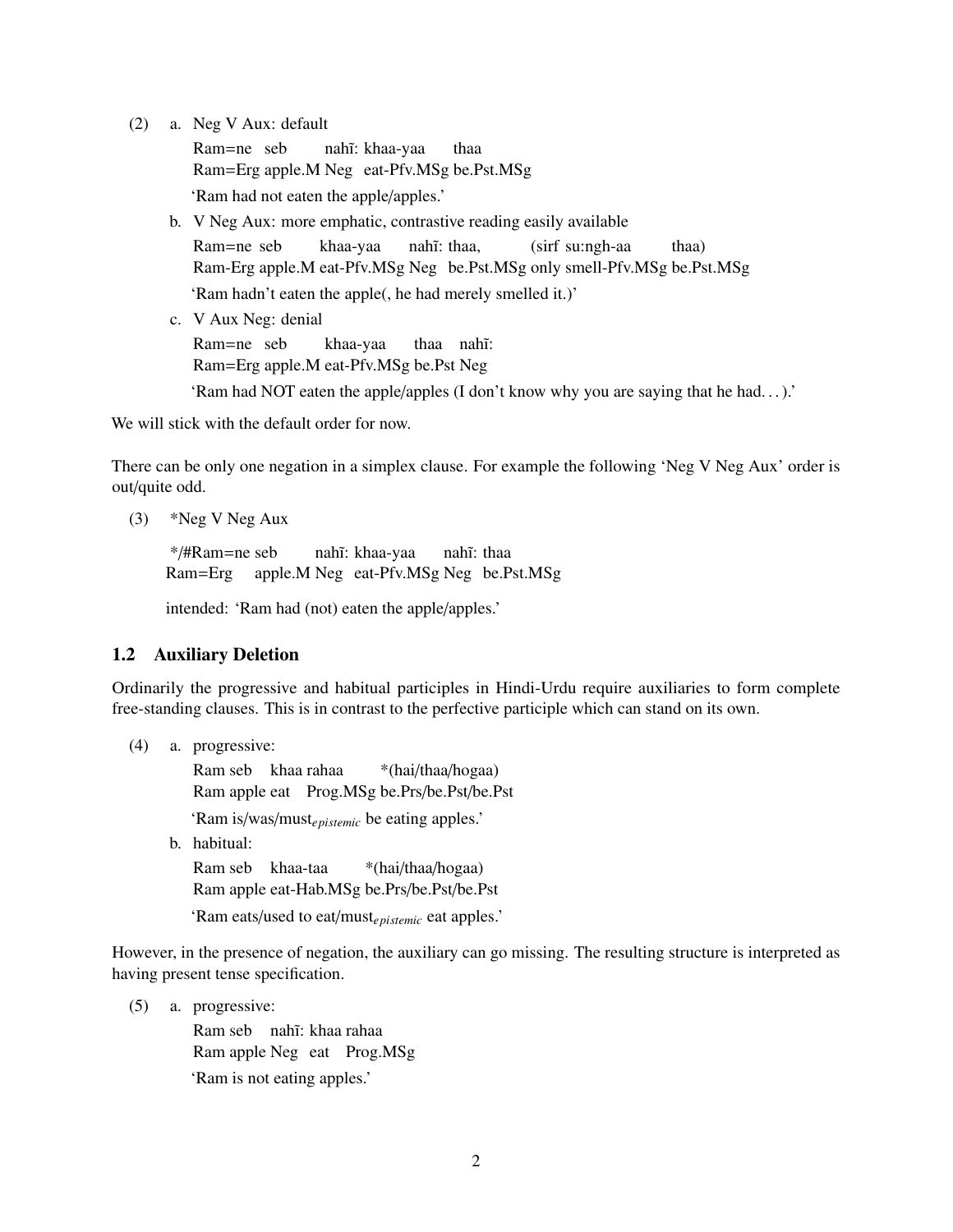b. habitual: Ram seb nahĩ: khaa-taa Ram apple Neg eat-Hab.MSg

'Ram does not eat apples.'

We refer to this pattern as 'auxiliary deletion'. In the above example, the absence of the auxiliary has no impact on anything else - everything else stays the same. This is not always the case. For example when the subject has 3FPI features, the absence of the auxiliary changes the form of the participle. See Bhatt  $\&$  Keine poster for details.

## 1.3 NPI-Licensing

Sentential negation in Hindi-Urdu licenses both subject and object NPIs.

(6) a. subject NPI:

ek=bhii larke=ne seb one=even boy=Erg apple.M Neg eat-Pfv.MSg nahĩ: khaa-yaa

'Not even a single boy ate apples.'

b. object NPI:

Ram=ne ek=bhii seb Ram=Erg one=even apple.M Neg eat-Pfv.MSg nahĩ: khaa-yaa

- 'Ram did not eat even a single apple.'
- c. mahilaa aarakshan=par SP tas=se women reservation=on SP.F TAS-from MAS Neg be.Pfv.F mas nahĩ: huii 'The Socialist Party didn't budge an inch on reservation for women.'

In fact, sentential negation even takes scope over preceding adverbs like *hameshaa* 'always':

- (7) adverb *hameshaa* 'always'
	- a. ek=bhii larke=ne hameshaa mehnat one=even boy=Erg always handwork.F Neg do.Pfv.F nahĩ: kii 'Not even one boy worked hard all the time.' ( Neg > some > always) (note: always > Neg > some reading is unavailable)
	- b. Ram=ne hameshaa mehnat Ram=Erg always handwork.F Neg do.Pfv.F nahĩ: kii 'Ram did not work hard all the time.' ( easy: Neg > always; marginally available: always > Neg)

 $\triangleright$  Negation is interpreted high in simplex clauses (no need to reconstruct subject NPIs).

# 2 Negation with Complementation

## 2.1 Finite Clauses

Somewhat unsurprisingly, a negation in an embedded finite clause cannot license NPIs in the matrix clause. It also cannot license auxiliary deletion in the matrix clause.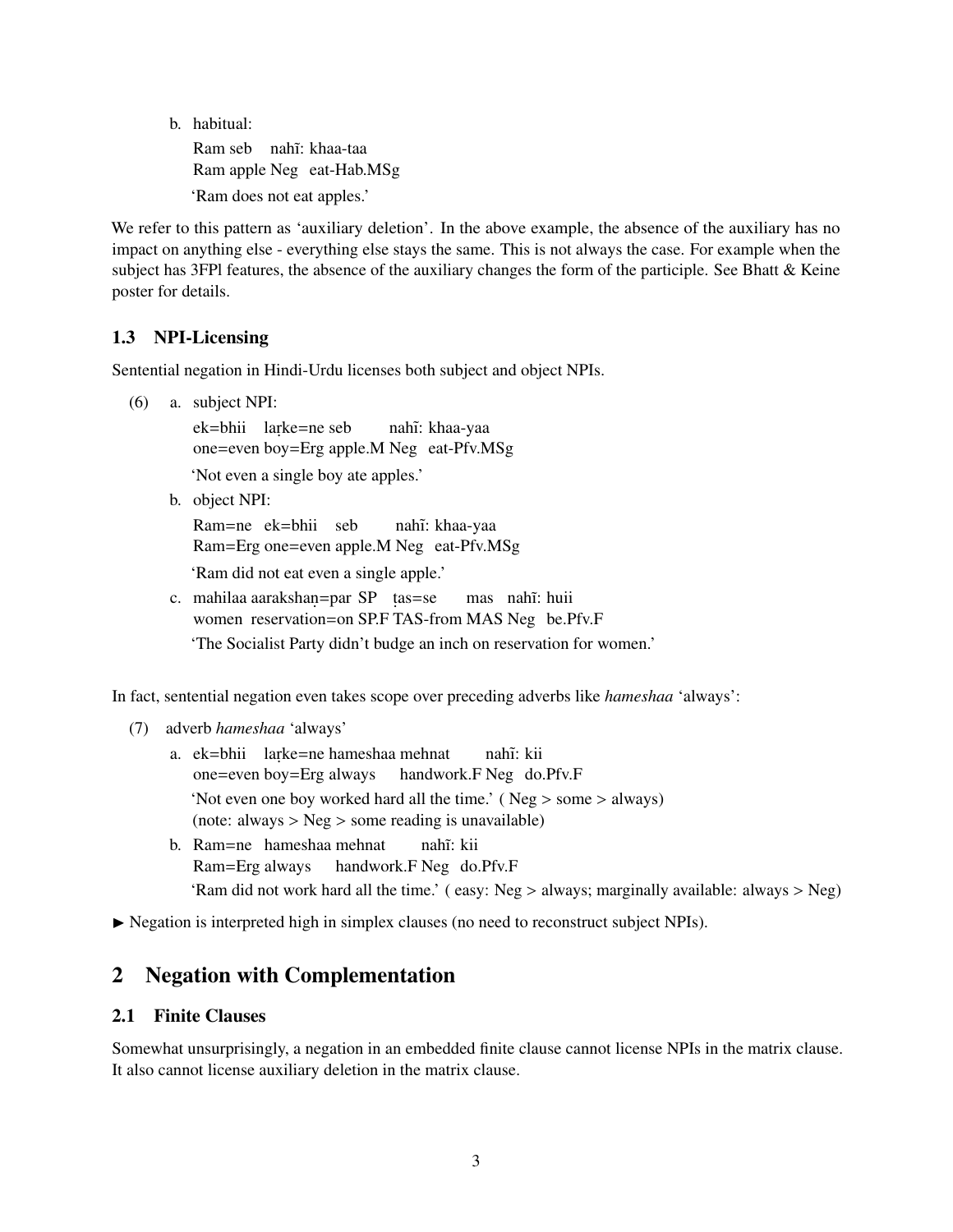- (8) a. \* ek=bhii larke=ne kah-aa [ki Ram nahĩ: aa-yaa] one=even boy=Erg say-Pfv that Ram neg came-Pfv.MSg 'Even a single boy said that Ram did not come.'
	- b. Ram kah rahaa Ram say Prog.MSg be.Prs.3Sg that Ravi apple Neg eat Prog.MSg be.Prs.3Sg \*(hai) [ki Ravi seb nahī: khaa rahaa (hai)] 'Ram is saying that Ravi is not eating apples/the apples.'

The behavior in the other direction is more surprising. A matrix negation can license an NPI in an embedded clause but it cannot license auxiliary deletion in the embedded clause.

- (9) a. Ram=ko nah˜ı: lag-taa Ram=Dat Neg seem-Hab be.Prs that someone=even come-Fut.3MSg (hai) [ki koi=bhii aa-egaa] 'Ram doesn't think that anyone will come.'
	- b. Ram=ko nahî: lag-taa Ram=Dat Neg seem-Hab be.Prs that Mina these.days such.F books.F read Prog.F be.Prs.3Sg (hai) [ki Mina aajkal aisii kitaabe parh rahii \*(hai)] 'Ram doesn't think that Mina is reading such books these days.'
- $\blacktriangleright$  Auxiliary deletion requires the negation and the auxiliary to be closer than needed for NPI licensing.

#### 2.2 Infinitival Clauses

## 2.2.1 'Transparent' (Restructuring) Infinitives

These infinitivals typically appear as direct objects/internal arguments of the embedding predicate. They do not bear any overt case marking. Long Distance Agreement is typically possible out of these infinitivals.

- (10) negation inside infinitival clause:
	- a. embedded negation licenses matrix NPI (Mahajan 1989): ek=bhii larke=ne [Mina=kii madad nahĩ: kar-nii] caah-ii one=even boy=Erg Mina=Gen.F help.F Neg do-Inf.F want-Pfv.F 'Not even a single boy wanted to help Mina.' b. embedded negation licenses matrix auxiliary deletion (Bhatt 2005):
	- Ram [Mina=kii Ram Mina=Gen.F help.F Neg do-Inf want-Hab.MSg be.Prs.3Sg madad nahĩ: kar-naa] caah-taa (hai) 'Ram doesn't want to help Mina.'

It is possible to have the negation in the matrix clause. The resulting structures seem to have the same meaning as the structures with negation inside the infinitival clause.

- (11) a. matrix negation licenses matrix NPI: ek=bhii larke=ne [Mina=kii one=even boy=Erg Mina=Gen.F help.F do-Inf.F Neg want-Pfv.F madad kar-nii] nahī: caah-ii 'Not even a single boy wanted to help Mina.' b. matrix negation licenses matrix auxiliary deletion:
	- Ram [Mina=kii Ram Mina=Gen.F help.F do-Inf Neg want-Hab.MSg be.Prs.3Sg madad kar-naa] nah˜ı: caah-taa (hai) 'Ram doesn't want to help Mina.'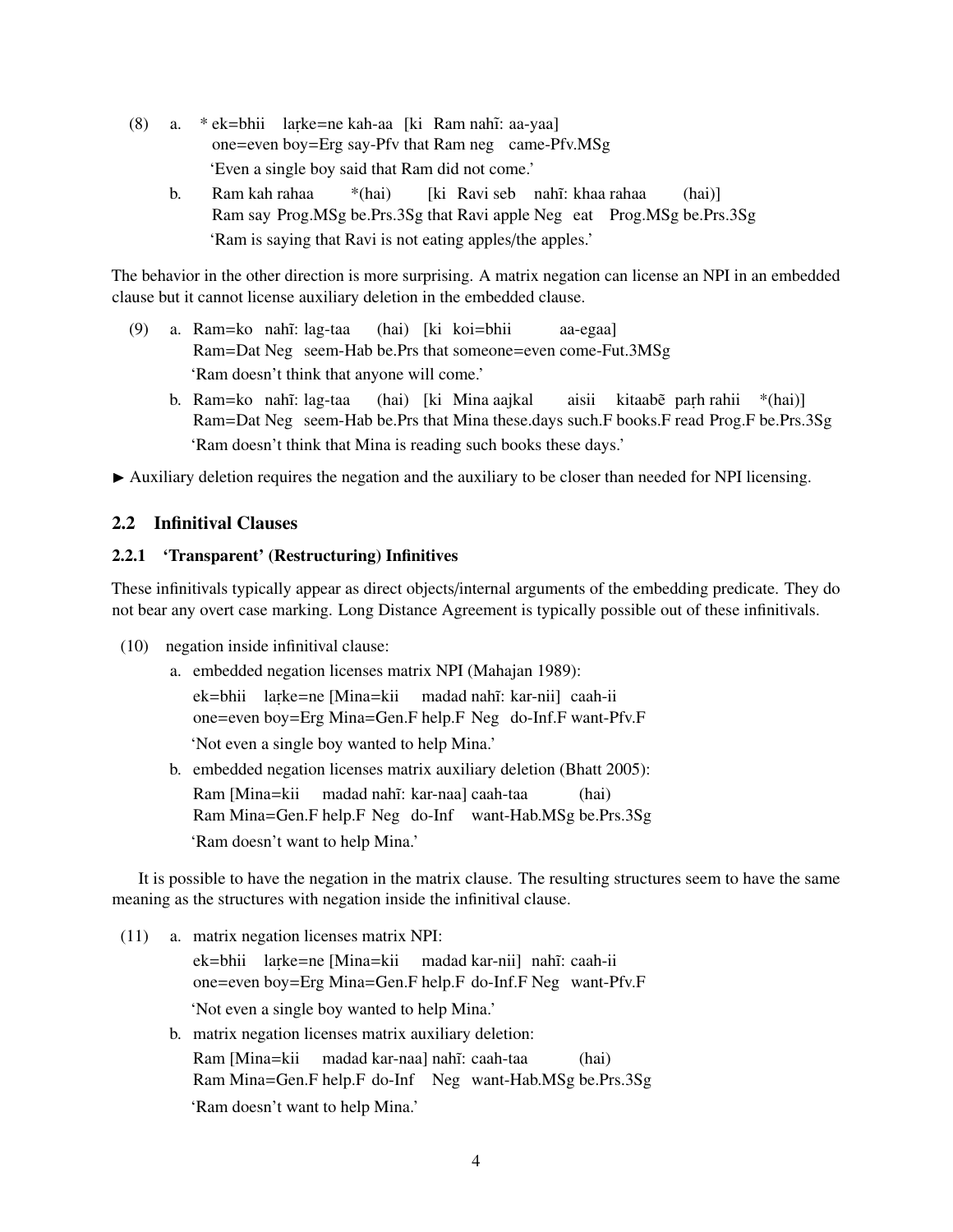However, it is quite odd to have both negations at the same time. It is not clear what the structures mean.

(12) negation in matrix clause and infinitival clause: ???

Ram=ne [Mina=kii Ram=Erg Mina=Gen.F help.F Neg do-Inf.F Neg want-Pfv.F madad nahĩ: kar-nii] nahĩ: caah-ii

intended: 'Ram didn't want to not help Mina.'

*naa* is not natural in these infinitives.

(13) \*/#ek=bhii larke=ne kitaab naa parh-nii caah-ii one=even boy=Erg book.F NAA read-Inf.F want-Pfv.F intended: 'Not even a single boy wanted to read a/the book.'

We will refer to the following three effects:

- licensing of matrix NPIs by embedded negation
- licensing of matrix auxiliary deletion by embedded negation
- the oddness of 'double negation'

#### as exceptional scope of negation.

#### 2.2.2 'Opaque' (Non-restructuring) Infinitives

Nor is it the case that all infinitives allow embedded negation to take wide scope. Exceptional scope of the kind in (1) is not possible with infinitival subjects or with overtly case-marked infinitival clauses.

- (14) infinitival subject:
	- a. embedded negation does not license auxiliary deletion

[mehnat nahĩ: kar-naa] buraa ho-taa \*(hai)

hard.work.F Neg do-Inf bad be-Hab be.Prs.Sg

'To not work hard is a bad thing.'

b. embedded negation does not license matrix NPI

\*[mehnat nah˜ı: kar-naa] katai acchaa ho-taa hai hard.work.F Neg do-Inf a.bit good be-Hab be.Prs.Sg intended: 'To not work hard is a tiniest bit good thing.'

c. 'double negation' is ok **I**mehnat nahĩ: kar-naa] katai acchaa nahĩ: ho-taa hai

hard.work.F Neg do-Inf a.bit good Neg be-Hab be.Prs.Sg

'To not work hard is not good in the least.'

- (15) Case-marked infinitival clause:
	- a. embedded negation does not license NPI

\*kisi=ne=bhii someone=Erg=even Mona-with Delhi Neg go-Inf.Obl say-Pfv Mona-se [Dilli nahĩ: jaa-ne]=ko kah-aa

'\*Anyone told Mona to not go to Delhi.'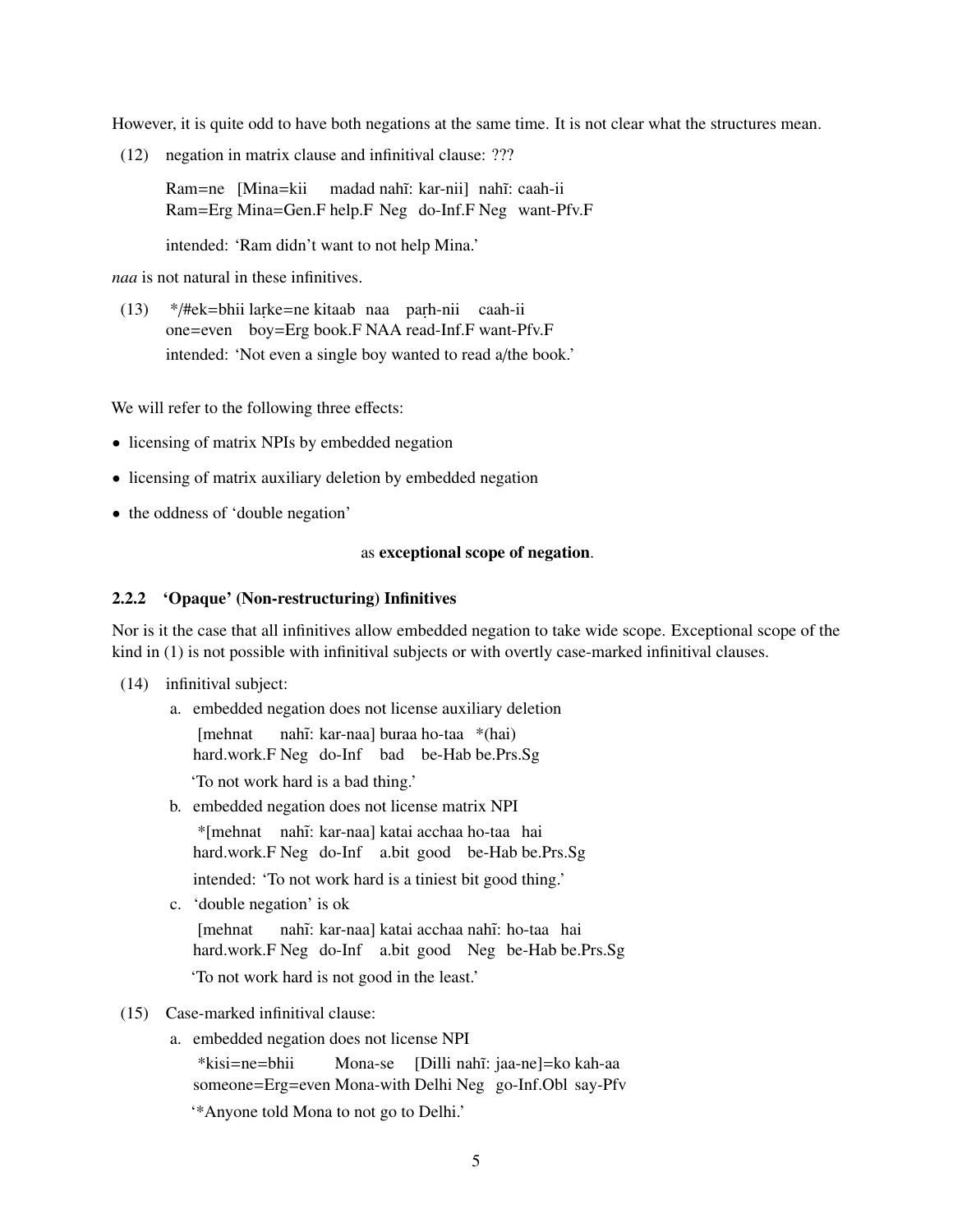- b. embedded negation does not license auxiliary deletion: Ram Mona=se [Dilli nahĩ: jaa-ne]=ko kah-taa \*(hai) Ram Mona=with Delhi Neg go-Inf.Obl say-Hab be.Prs.Sg 'Ram tells Mona to not go to Delhi.'
- c. 'Double negation' is ok:

Ram Mona=se [Dilli nahî: jaa-ne]=ko nahî: kah-taa (hai) Ram Mona=with Delhi Neg go-Inf.Obl Neg say-Hab be.Prs.Sg 'Ram doesn't tell Mona to not go to Delhi.'

- (16) *naa* is ok in non-restructuring infinitives
	- a. [mehnat hard.work.F Neg do-Inf bad be-Hab be.Prs.Sg naa kar-naa] buraa ho-taa \*(hai) 'To not work hard is a bad thing.'
	- b. Ram Mona=se [Dilli naa jaa-ne]=ko kah-taa hai Ram Mona=with Delhi NAA go-Inf.Obl say-Hab be.Prs.Sg 'Ram tells Mona to not go to Delhi.'

#### *Summing up:*

- Restructuring infinitives: embedded negation behaves like matrix negation (licenses matrix NPIs, licenses matrix auxiliary deletion, double negation is odd)
- Finite clauses and non-restructuring infinitives: embedded negation behaves differently from matrix negation

(does not license matrix NPIs, does not license matrix auxiliary deletion, double negation is ok)

# 3 Exceptional Behavior is \*not\* Due to Neg-Raising

Given that our favorite restructuring verb *caah* 'want' is also a Neg-Raising predicate, it is tempting to derive the exceptional behavior of negation embedded inside the complement of 'want' from this aspect of its semantics. There are two arguments against this.

## 3.1 Finite Subjunctive Complements

*Caah* 'want' can embed infinitival complements but it can also embed finite subjunctive complements. The choice of complement does not influence the Neg-Raising property of *caah* 'want'.

(17) a. 'not want':

Ram (yeh) nahĩ: caah-taa hai Ram this Neg want-Hab be.Prs.Sg that Sita Delhi go-Sbjv.3 [ki Sita Dilli jaa-e] 'Ram doesn't want that Sita go to Delhi.'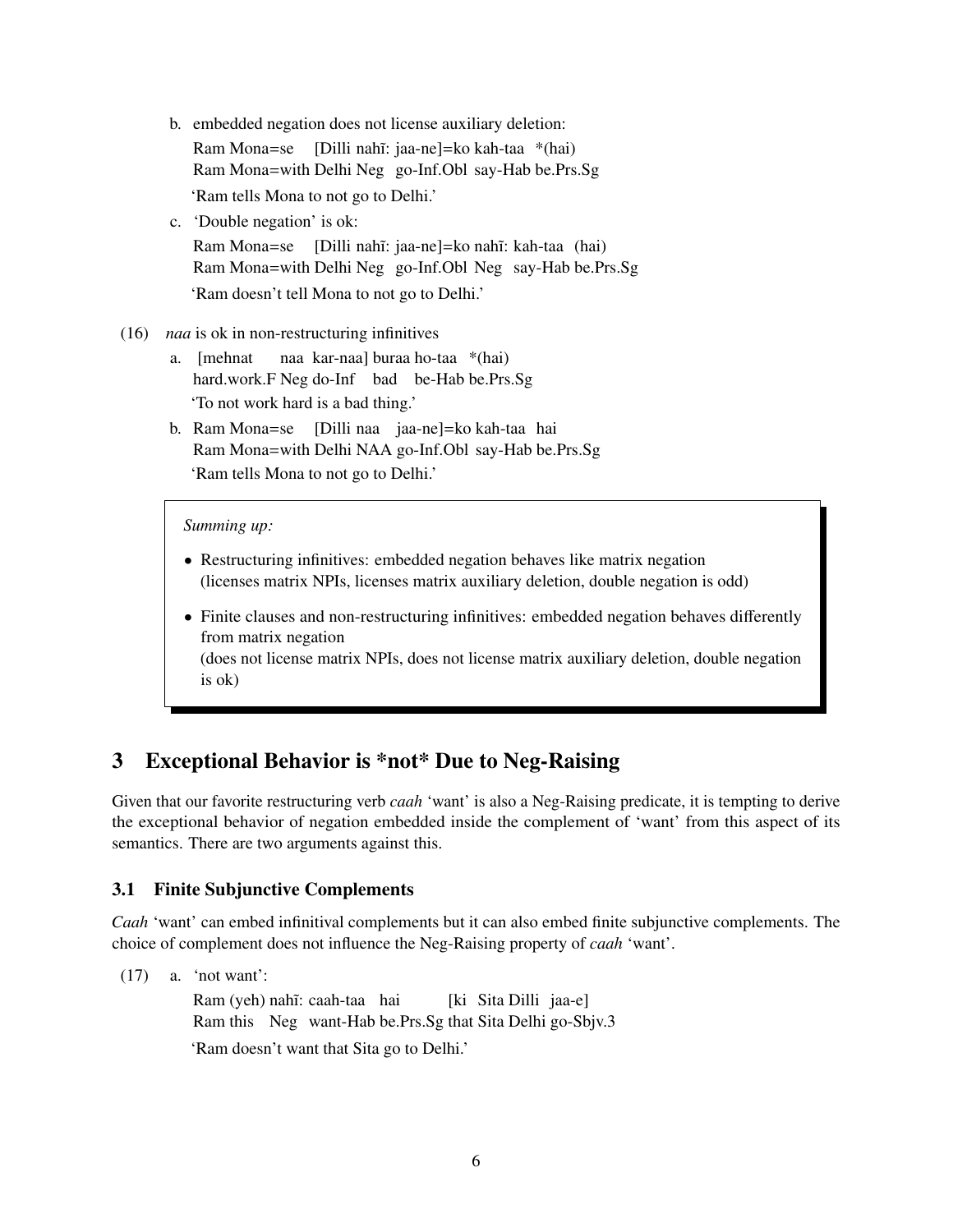b. 'want not':

Ram (yeh) caah-taa hai Ram this want-Hab be.Prs.Sg that Sita Delhi Neg [ki Sita Dilli naa/nahī: jaa-e] go-Sbjv.3 'Ram wants that Sita not go to Delhi.' note: (17a) shares an interpretation with (17b). note: *naa* is possible in subjunctive complements.

However, despite the presence of a 'neg raising' semantics, embedded negation in subjunctive clauses is not enough to license matrix NPIs/matrix auxiliary deletion. Double negation is also possible.

(18) a. Embedded negation: Ram (yeh) caah-taa hai Ram this want-hab be.Prs.Sg that Sita Delhi Neg [ki Sita Dilli naa/nahī: jaa-e] go-Sbjv.3 'Ram wants that Sita not go to Delhi.' b. no matrix auxiliary deletion: \*Ram (yeh) caah-taa [ki Sita Dilli naa/nah˜ı: jaa-e] Ram this want-hab that Sita Delhi Neg go-Sbjv.3 'Ram wants that Sita not go to Delhi.' c. no matrix NPI licensing: \*ek=bhii lar.kaa (yeh) caah-taa hai one=even boy this want-hab be.Prs.Sg that Sita Delhi Neg [ki Sita Dilli naa/nahī: jaa-e] go-Sbjv.3 *Intended:* 'Not even a single boy wants Sita to go to Delhi.' d. Matrix negation: Ram (yeh) nahĩ: caah-taa (hai) Ram this Neg want-hab be.Prs.Sg that Sita Delhi go-Sbjv.3 [ki Sita Dilli jaa-e] 'Ram doesn't want that Sita go to Delhi.' e. Matrix and embedded negation: Ram (yeh) nahĩ: Ram Neg want-hab be.Prs.Sg that Sita Delhi Neg go-Sbjv.3 caah-taa (hai) [ki Sita Dilli naa/nahĩ: jaa-e] 'It's not the case that Ram wants that Sita not go to Delhi.' - here we see that the 'missing' double negation reading surfaces.

These subjunctive complements behave like finite clauses.

## 3.2 The Non Neg-Raising Predicate 'start'

Moreover we find predicates that are not Neg-Raising e.g. *shuruu kar* 'start do' (start) but which still permit embedded negation to take matrix scope. Note that *start* is not Neg-Raising: *The printer has not started working (yet)* is quite distinct from *The printer has started not working (again)*. But an embedded negation in the infinitival complement of *shuruu kar* 'start do' (start) can license matrix NPIs and auxiliary deletion.

(19) koi=bhii some=even govt. itself sarkaar apne aap apne adhikaarõ=ko vikendrikrit nahĩ: kar-naa shuruu kar-tii self's rights=Dat decentralize Neg do-Inf start do-Hab.F 'No government starts decentralizing its powers on its own.'

 $\triangleright$  Neg-Raising is neither sufficient nor necessary for exceptional scope of negation.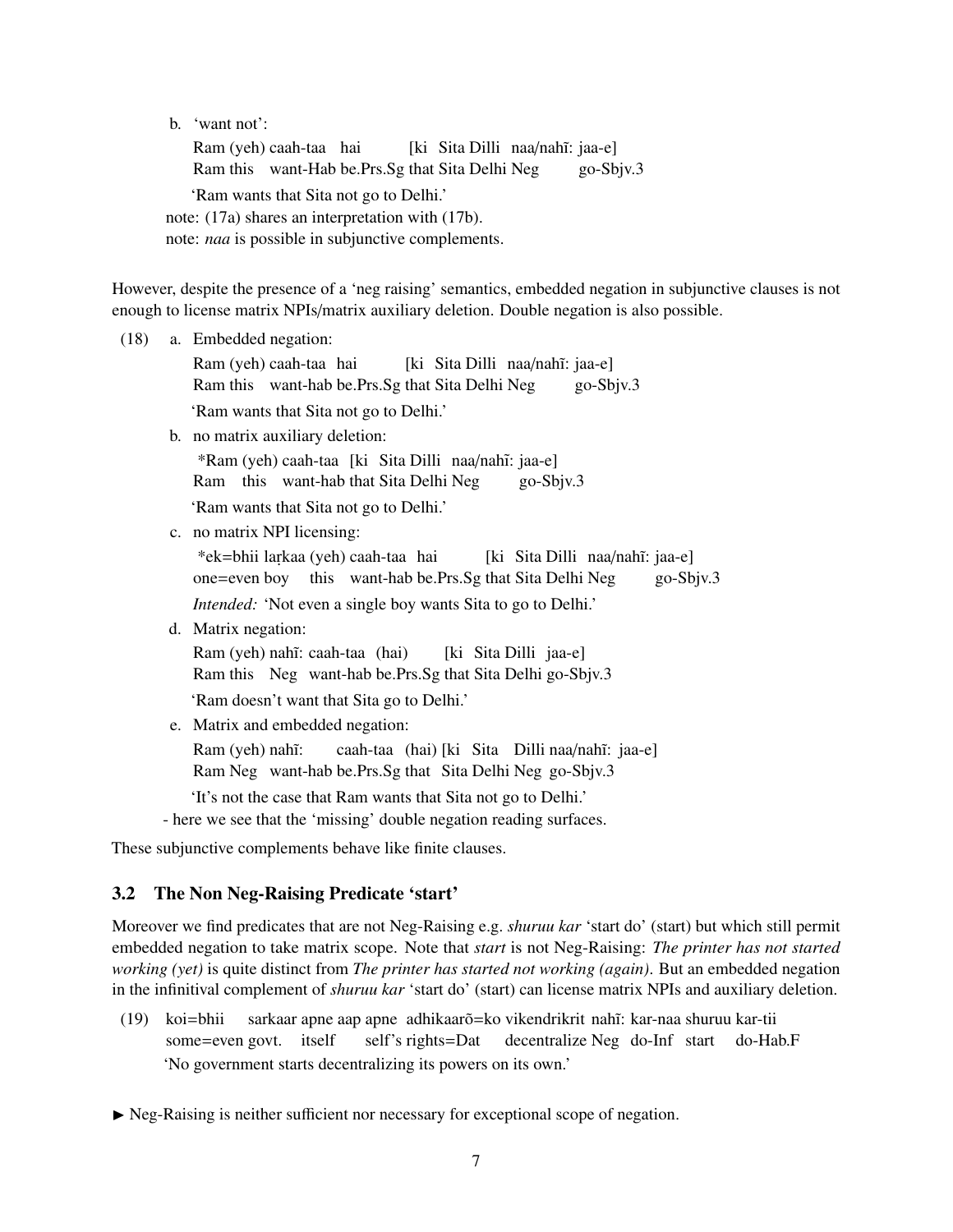# 4 Exceptional Behavior is \*not\* due to High Negation Attachment

We also need to consider the possibility that the exceptional scope taking negation is in the matrix clause with scrambling of material from the infinitival clause making it appear that it is in the infinitival clause.

(20) Potential High Attachment of Negation structure:



This structure would require us to entertain the possibility of left adjoining *nah˜ı:*. This is potentially problematic as sentential negation is in general not discontinuous from the verbal complex. To make left adjunction to VP get off the ground, we would also need to assume that VP-internal material scrambles over *nahĩ:* thereby allowing *nahĩ:* to be string-adjacent to the verbal complex.

The following are some arguments against this possibility.

## 4.1 The placement of *kyaa* 'what' w.r.t. *nah˜ı:*

The interaction of *wh*-in-situ with negation provides an argument against this possibility. *Wh*-words in Hindi-Urdu like to be immediately pre-verbal. This is also the case with *kyaa* 'what' but to a much greater extent.

| (21) | a. Ram=ne Sita=ko kyaa diyaa   | b. ??Ram=ne kyaa Sita=ko diyaa         |
|------|--------------------------------|----------------------------------------|
|      | Ram=Erg Sita=Dat what give.Pfv | Ram=Erg what Sita=Dat give.Pfv         |
|      | 'What did Ram give to Sita?'   | intended: 'What did Ram give to Sita?' |

Let us assume that this is because *kyaa* 'what' cannot be scrambled. If so, then the following example shows a case where a negation that takes matrix scope must be in the embedded clause on the surface.

(22) Ram [kyaa nah˜ı: khaa-naa] caah-taa (hai)? Ram what Neg eat-Inf want-Hab be.Prs.3Sg 'What does Ram not want to eat?'

If *nah˜ı:* was attached to the matrix clause, then *kyaa* would have to scramble over it. Given that scrambling of *kyaa* leads to deviance, the non-deviance of (22) tells us that there is no scrambling involved. Hence we can conclude that *nah˜ı:* is in fact in the embedded clause.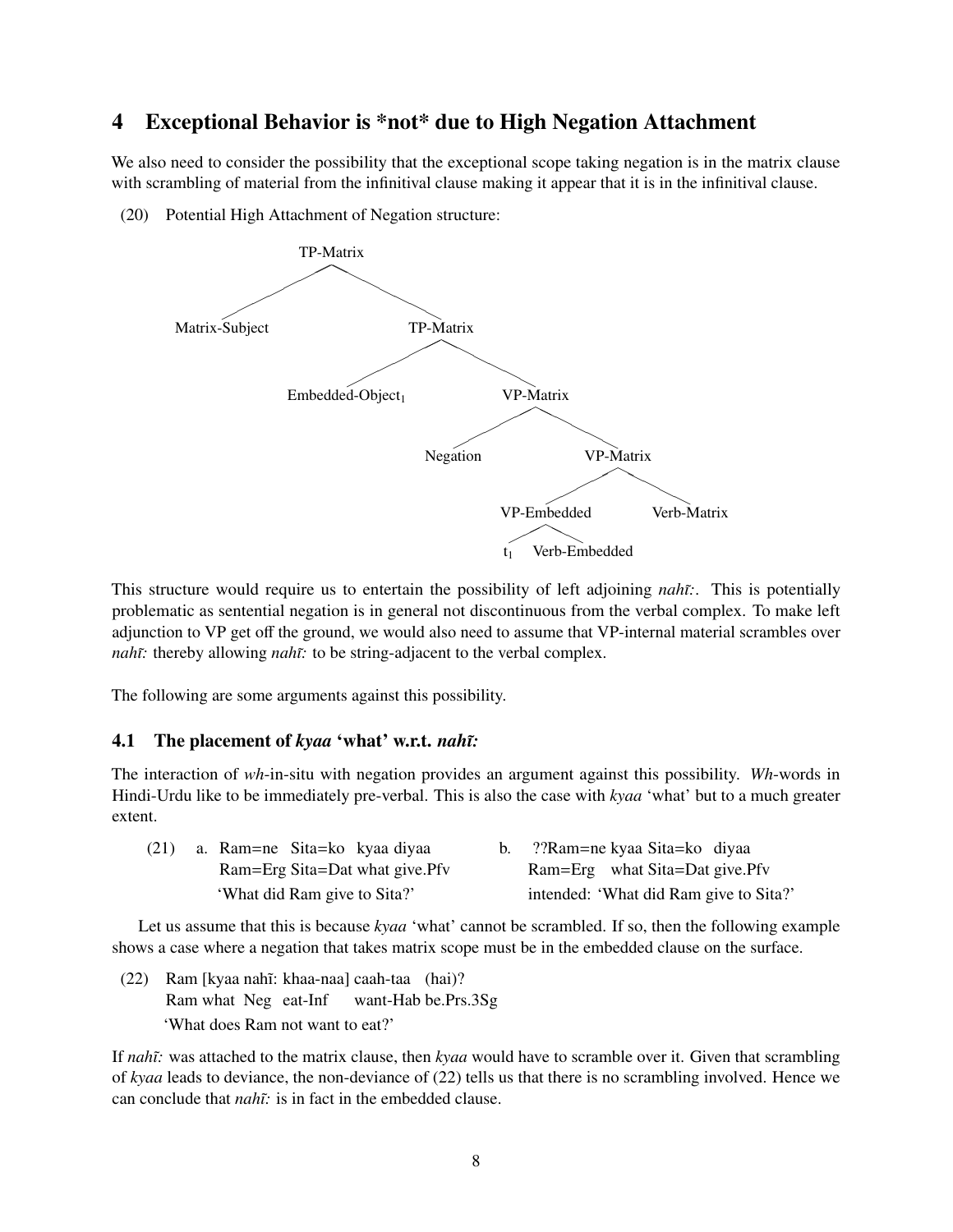## 4.2 High Attachment would overgenerate

We know that an embedded negation inside a non-restructuring infinitive does not license matrix NPIs or license matrix auxiliary deletion.

We also know that an embedded negation inside a restructuring infinitive licenses matrix NPIs and licenses matrix auxiliary deletion.

But if we allow the structure in (20) to allow a seemingly embedded negation to take wide scope with restructuring infinitives, it is not clear what would block wide scope with non-restructuring infinitives.

Scrambling out of non-restructuring infinitives is possible in Hindi-Urdu:

(23) Ram=ne [merii kitaab]*<sup>i</sup>* Sita=se aaj Ram=Erg my.F book.F Sita=Instr today morning tomorrow read-Inf=Dat say-Pfv subah [t*<sup>i</sup>* kal paṛh-ne]=ko kah-aa 'This morning Ram told Sita to read my book tomorrow.'

 $\rightarrow$  We conclude that embedded negation doesn't achieve matrix scope by the mechanism indicated in (20) (i.e. left adjunction to matrix VP followed by scrambling). Since scrambling is in fact possible quite generally, we presume that it is the left adjunction to VP option that is unavailable.

 $\rightarrow$  Embedded negation is truly inside the embedded infinitival clause.

## 5 Verbal Sequences and the Scope of Negation

In his 1989 Lingua paper, Mahajan notes the following surprising contrast:

```
(24) a. S V O Aux:
```
Ram khaa-taa Ram eat-Hab.MSg vegetable.F be.Pst.MSg sabzii thaa

'Ram used to eat vegetables.'

b. S Neg V O Aux: \*

\*/???Ram nah˜ı: khaa-taa Ram Neg eat-Hab.MSg vegetable.F be.Pst.MSg sabzii thaa intended: 'Ram didn't used to eat vegetables.'

If the displaced object appears after the auxiliary, the resulting structure is acceptable with and without negation.

(25) S Neg V Aux O:

Ram (nahĩ:) khaa-taa Ram Neg eat-Hab.MSg be.Pst.MSg vegetable.F thaa sabzii

'Ram (didn't) used to eat vegetables.'

Note that the displaced object breaks up the verbal sequence in (24) but not in (25).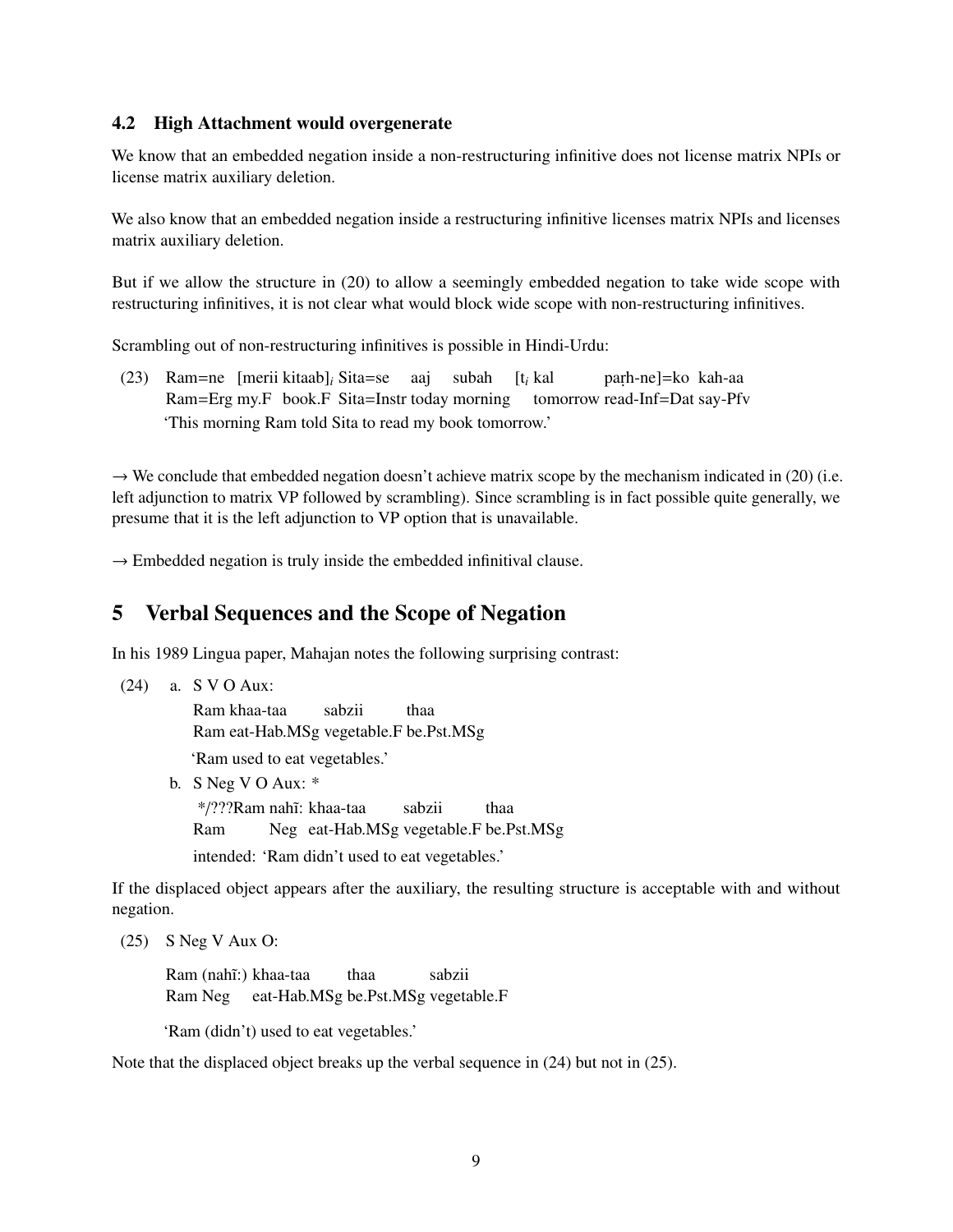## 5.1 Verbal Sequences and Restructuring Infinitival Complements

We note that the same contrast holds with our embedded restructuring infinitival complements.

- (26) a. S V*read* O V*want* Aux: ok Ram=ne parh-nii kitaab caah-ii Ram=Erg read-Inf.F book.F want-Pfv.F be.Pst.F thii 'Ram had wanted to read a/the book.'
	- b. S Neg V*read* O V*want* Aux: \* \*/???Ram=ne nahī: parh-nii kitaab caah-ii Ram=Erg Neg read-Inf.F book.F want-Pfv.F be.Pst.F thii intended: 'Ram had not wanted to read a/the book.'
	- c. S Neg V*read* V*want* Aux O: ok Ram=ne nahĩ: paṛh-nii caah-ii Ram=Erg Neg read-Inf.F want-Pfv.F be.Pst.F book.F thii kitaab 'Ram had not wanted to read a/the book.'

• One description of these facts:

1. *nah˜ı:* needs to take clausal scope.

2. Disruption of the verbal sequence blocks the ability of *nah˜ı:* to take clausal scope.

Background assumption: restructuring infinitives do not form a good domain for negation to take scope over.

## 5.2 Verbal Sequences and Non-Restructuring Infinitival Complements

We have seen earlier that *nahi*: inside non-restructuring infinitival complements takes scope inside the infinitival complement i.e. such infinitives are good domains for negation.

Hence we expect that disruption of the verbal sequence should not lead to ungrammaticality.<sup>1</sup>

(27) a. . . . (Neg) V*read* DP V*say* Aux: ok

Mina=ne [yah kitaab (nahĩ:) parh-ne]=ko Ravi=se kah-aa thaa Mina=Erg this book.F Neg read-Inf-KO Ravi=Inst say-Pfv be.Pst

'Mina had told Ravi to (not) read this book.'

b. . . . (Neg) V*read* <sup>V</sup>*say* Aux DP: ok Mina=ne [yah kitaab (nahĩ:) parh-ne]=ko kah-aa Mina=Erg this book.F Neg read-Inf-KO Ravi=Inst say-Pfv be.Pst Ravi=Inst thaa Ravi=se 'Mina had told Ravi to (not) read this book.'

## 5.3 Verbal Sequences and Optionally Restructuring Infinitival Complements

With certain infinitival complements, *nahī*: can take scope both inside and outside the infinitival clause.

<sup>&</sup>lt;sup>1</sup>Rightward displacement of an object out of the following embedded infinitival feels degraded, negation or no negation. That's why the example uses a matrix argument to break the verbal sequence.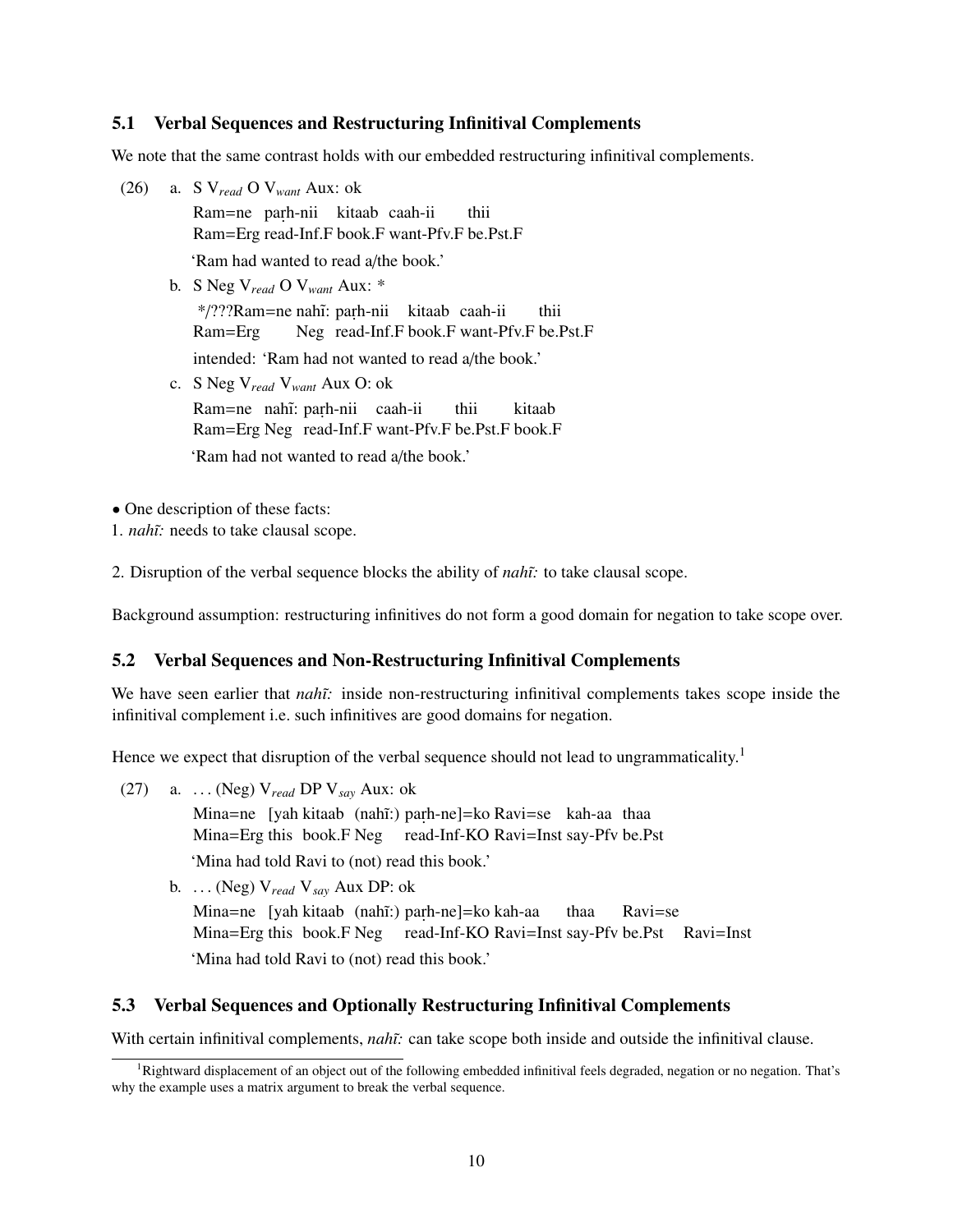Matrix construal of negation:

(28) Ram=ne abhi=tak [Sita=se baat nah˜ı: kar-naa] shuruu kiyaa hai Ram=Erg now=till [Sita=Inst talk Neg do-Inf] start do.Pfv be.Prs.Sg 'Ram has still not started talking to Sita.'

To force a low construal, we use the aspectual light verb construction which is known to be anti-licensed by negation.

(29) Ram=ne phir=se [kaam nah˜ı: kar-naa] shuruu kar diyaa Ram=Erg again work Neg do-Inf start do GIVE-Pfv be.Prs.Sg hai 'Ram has started not working again.'

The matrix construal is lost if we disrupt the verbal complex in (28).

(30) [Sita=se baat nah˜ı: kar-naa] Ram=ne shuruu kiyaa Sita=Inst talk Neg do-Inf] Ram=Erg start do.Pfv 'Not talking to Sita was started by Ram.'

 $\blacktriangleright$  These examples show that the problem with the examples from Mahajan in (24) is not the disruption in the verbal sequence caused by the displaced DP.

- negation does not prevent the scrambling.
- but the displaced DP breaks the verbal sequence, which restricts the scopal possibilities of negation. If no suitable domain is accessible to negation, we get ungrammaticality.

## 6 Proposal

#### 6.1 Something Moves

A variant of Mahajan (1989)'s proposal:

- (31) a. There are dedicated positions for negation in finite clauses and non-restructuring infinitives. Restructuring infinitives lack such positions.
	- b. *nah*i: or an associated element must get to one of these positions.
	- c. Disruption of the verbal sequence blocks the ability of *nah˜ı:* to access a higher licensing position.

 $\rightarrow$  The problems with double negation in simplex clauses and in restructuring infinitives follow.

#### 6.2 And Something Stays Behind That Needs Licensing

Some low element seems to be polarity sensitive (NPI): if under negation, there is an expression that denotes a downward-entailing function (e.g. *bahut kam dafaa* 'rarely', (32a)), then the sentence is out.

(32) a. either bad, or marginally ok under denial reading (neg > very few times)

mĒ=ne un=kii I=Erg they-Gen.F very few times praise.F Neg do.Pfv.F is bahut kam dafaa taariif nahî: kii hai